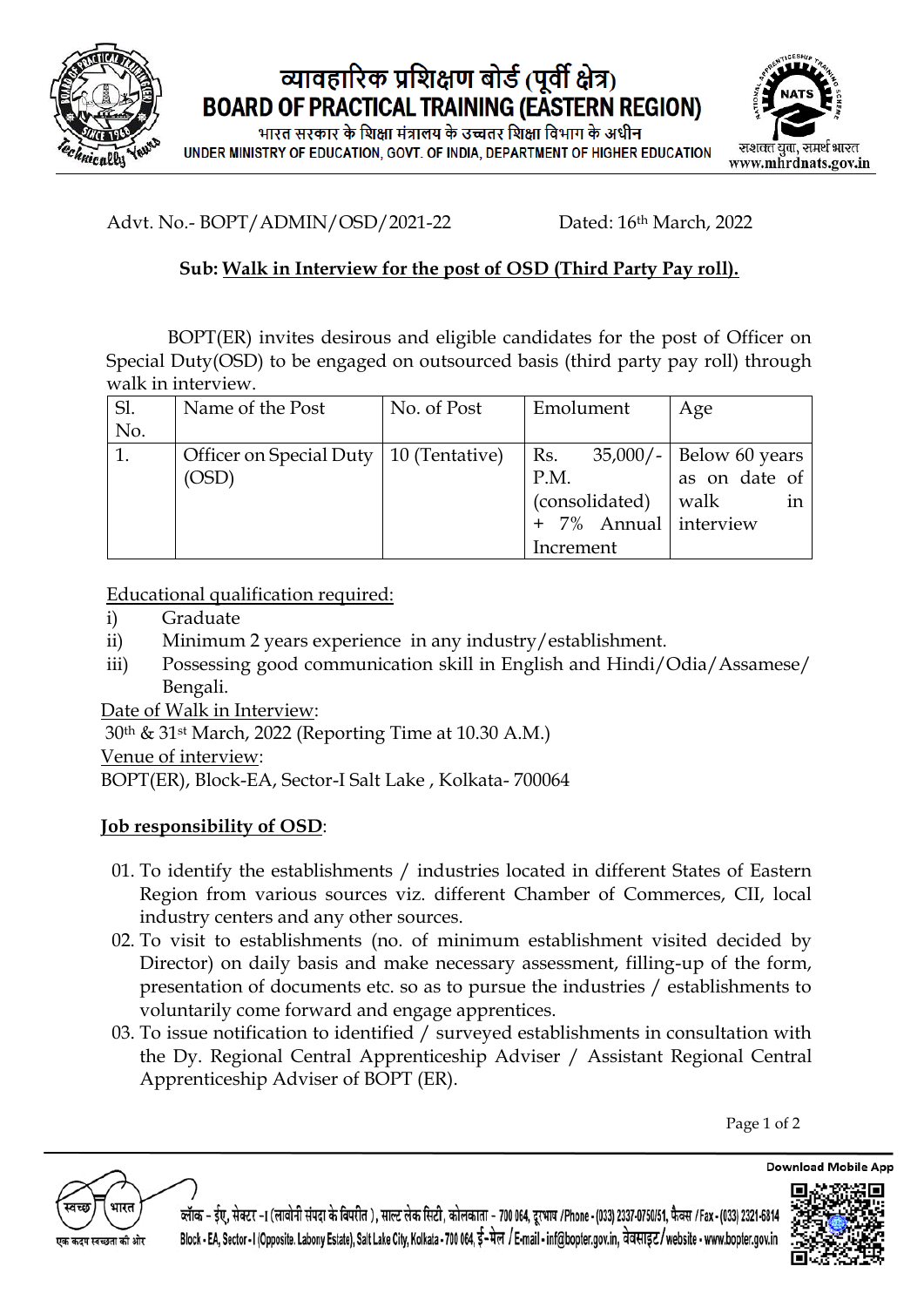

# व्यावहारिक प्रशिक्षण बोर्ड (पूर्वी क्षेत्र) **BOARD OF PRACTICAL TRAINING (EASTERN REGION)**

भारत सरकार के शिक्षा मंत्रालय के उच्चतर शिक्षा विभाग के अधीन UNDER MINISTRY OF EDUCATION, GOVT, OF INDIA, DEPARTMENT OF HIGHER EDUCATION



- 04. To ensure placement of apprentices by coordinating with the local institutions / market.
- 05. To ensure placement / engagement of apprentices (no. of minimum establishment visited decided by Director) in those notified establishments.
- 06. To perform such other functions as may be assigned by the Director from time to time.

#### **Note:**

- **i)** The appointment against these posts will be purely on Outsourced basis(only on fixed remuneration) under third party pay roll.
- ii) Candidates who want to attend walk in interview are requested to send their resumes compulsorily to the email id bop[tosdrecruitment@gmail.com](mailto:osdrecruitment@gmail.com) on or before 25th March, 2022.
- iii) Candidates should bring documents in original and photocopies of all relevant documents (degree, age proof & experience etc.)
- iv) Candidates first have to appear in introductory session and group discussion. Candidates who qualified will have to appear in personal interview.
- v) TA will not be provided to candidates.
- vi) Unsatisfactory services, misconduct or remaining on unauthorized absence from duty will result in removal/termination from service forthwith.
- vii) The candidates are required to serve in any states (Eastern & North Eastern) that come within the Jurisdiction of BOPT(ER) but effort shall be made to accommodate the selected candidates in their own state/neighbouring state.

 -Sd/- (S.M. Ejaz Ahmed) Director

Page 2 of 2

.<br>कदम स्वच्छता की ओर

ल्लॉक - ईए, सेक्टर -1 (लावोनी संपदा के विपरीत ), साल्ट लेक सिटी, कोलकाता - 700 064, दूरभाष /Phone - (033) 2337-0750/51, फैक्स /Fax - (033) 2321-6814 Block - EA, Sector - I (Opposite, Labony Estate), Salt Lake City, Kolkata - 700 064, ई-मेल / E-mail - inf@bopter.gov.in, वेवसाइट/website - www.bopter.gov.in



**Download Mobile App**